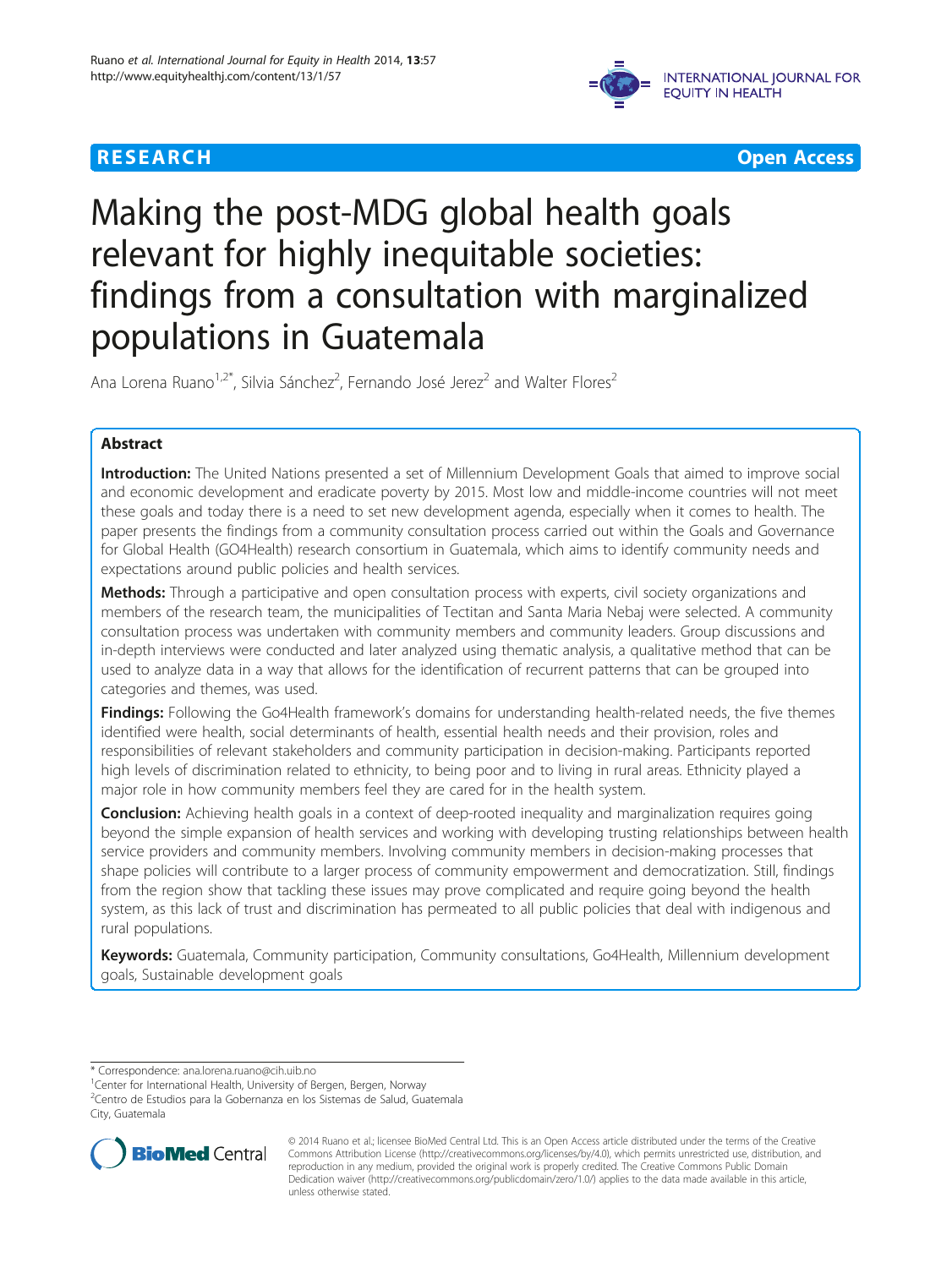### Introduction

In the year 2000, the United Nations (UN) presented eight Millennium Development Goals (MDGs) that aimed to improve social and economic development and to eradicate poverty. The three health-related goals sought to reduce child mortality, improve maternal health and fight against the HIV/AIDS epidemic, malaria and other diseases. These goals should be met by the year 2015. However, evidence suggests that most low and middle income countries will not be able to do this, and that countries that started off with worse indicators are still the ones that are lagging behind the most [\[1,2\]](#page-7-0). The global consensus now is to renew the MDGs through the embracement of different goals that have clear accountability mechanisms built into them.

In 2011, the research consortium Goal and Governance for Global Health (Go4Health) was established with the mandate to provide evidence-based advice on the new health-related [[3\]](#page-7-0). Because the MDGs were originally set as narrow and sector specific targets, they were not derived from an inclusive analysis or from the prioritized needs of the populations that suffered the highest burden of disease, poverty and social exclusion [\[2\]](#page-7-0). In addition to this, there were no accountability mechanisms or adequate participation strategies built into them [\[4](#page-7-0)]. As a way to deal with this, the consortium proposed to advance on the global social contract first presented in the Millennium Declaration through the articulation of new goals and by developing a governance structure with a clear framework of shared, but differentiated responsibilities [\[3,5\]](#page-7-0). Part of this process includes engaging marginalized communities in meaningful participatory processes that identify their needs and priorities so that their voices can be a part of the setting of the new goals. In addition, through engaging these communities we also aim to contribute to the building of accountability mechanisms for the implementation and evaluation of these new goals.

Marginalization is a complex and active social process where historical, social, cultural and economic factors interact with the implementation of exclusionary policies in order to push a specific population towards the edge of society. The goal of this process is to isolate individuals, communities or populations from services, life opportunities and decision-making processes [[6](#page-7-0)]. As a result, marginalized communities are less able to promote their interests and to be included in policy-making spaces, which in health translates into deficient health services, a lack of adequate human resources for health and weaker health systems. At the global health level, this has been translated into global goals that do not necessarily reflect the needs, priorities and goals of large sectors of the world's population [\[4](#page-7-0)].

Today, there is a need for planning and developing a global work agenda that will allow for the improvement of the quality and access to health services for the world's population. These new global goals should be based on the values, needs and priorities identified by many different communities so that their creation and completion can benefit a wider array of peoples at the global and the community level [[3\]](#page-7-0). However, this can only happen through the development of a meaningful participation process that is able to gather these views as well as have comprehensive accountability mechanisms that will allow communities, civil society and other institutions to be included [\[7\]](#page-7-0). As part of the Go4Health community consultation process, this paper presents the findings from two community consultations carried out in the rural highlands of Guatemala. Our aim was to implement a process of consultation and engagement with marginalized communities in order to identify their needs and the expectations they may have about public polices and health services.

# Methods

### Setting

Latin America is one of the most unequal regions in the world in terms of income and wealth distribution, and it presents high levels of social exclusion and marginalization that is maintained through very low levels of social mobility. The region has ten out the 15 most unequal countries in the world and the UNDP has pointed out the importance of having pro-equity policies that include the voices of different population groups as a way to change this trend [[8](#page-7-0)]. Inequality and marginalization affect women, indigenous groups and African descent populations harder than other groups. They earn less money, have less access to education and carry a higher burden of disease than other groups [\[9\]](#page-7-0).

Guatemala is an ethnically diverse, Central America country with 14 million in habitants, of whom 52% live in poverty and 75% live in rural areas [\[10-14\]](#page-7-0). It is a middle income country with a Gini coefficient of 53.7, and the World Bank named it one of the most unequal countries in the world [[13,14\]](#page-7-0). Indigenous people make-up 45% of the population, and they live in a disadvantageous position in comparison to their non-indigenous counterparts: it is indigenous groups that tend to live in rural, geographically isolated places where there is little access to health and other social services [[15-17\]](#page-7-0). This isolation also restricts their capacity to participate in policy-making processes.

Located in the province of Huehuetenango, this municipality has 8,025 inhabitants of whom 28.5% are indigenous. Most of the population lives in rural areas, 70% of them are poor and 28% are extremely poor [\[11,12](#page-7-0)]. Subsistence farming is the main economic activity and only about 10% of the people in Tectitan can cover the basic household expenses. Remittances from relatives in the United States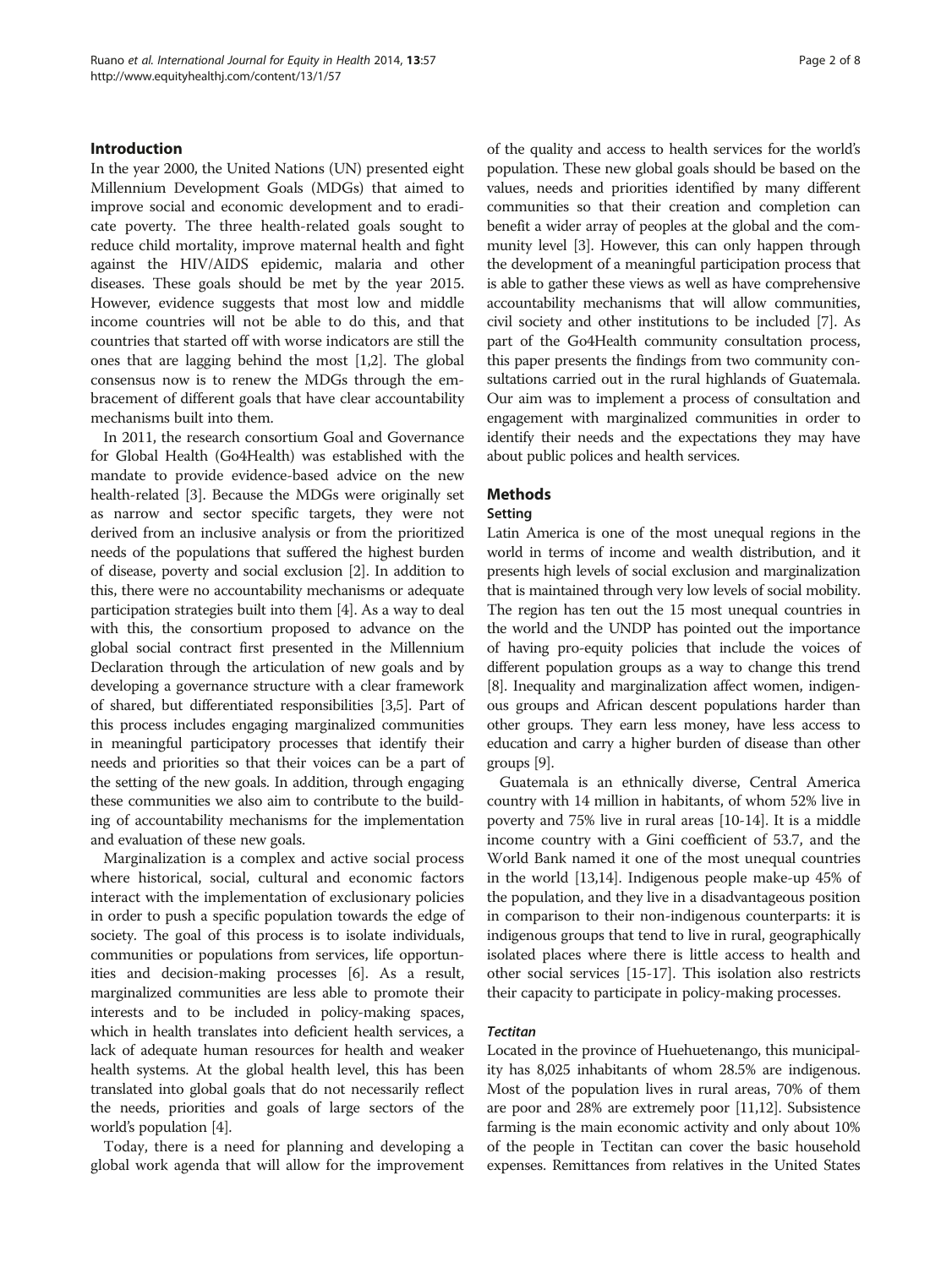are another major form of income, with 25% of the population receiving money from abroad [[13,18\]](#page-7-0). The widespread poverty is reflected in children, and 27% of them present severe stunting. When it comes to health services, there is a health center that is open around the clock, four health posts and fifteen community clinics that receive ambulatory physicians and nurses once a month [[18](#page-7-0)].

The municipality of Santa Maria Nebaj, located in the province of Quiche, has a total of 73,218 inhabitants of whom 95% are indigenous and 35% live in rural areas. Of the total population, about 68.5% are poor and 29.5% live in conditions of extreme poverty [\[11,12\]](#page-7-0). The main economic activity is subsistence farming and there are few opportunities for the production of marketable goods [\[13](#page-7-0)]. About 36% of the households lack access to at least one basic service, and most of the population does not have access to secondary or higher education. In addition, the lack of adequate roads and transportation mean that moving around is complicated, expensive and time consuming [\[19\]](#page-7-0).

The district hospital, twelve health centers and 51 community clinics are not enough to provide health services for the population of Nebaj. In 2010, only 37% of the people in this town had access to the health system, with easier access for families living in urban areas. As a result, only 13% of births are carried out in an institutional setting. The rest of the births happen at home with Traditional Birth Attendants and with limited access to obstetric care [\[19\]](#page-7-0).

# Data collection and analysis

The first step in this process was the selection of the municipalities whose population would be consulted. This was done through a participatory process where experts, civil society organizations and the members of the research team discussed and proposed different options regarding possible communities. Taking into account existing indicators on social exclusion and the work previously carried out by the research team, it was decided to consult community leaders and community members in the municipalities of Tectitan and in Santa Maria Nebaj.

After the communities had been selected and contacted, ALR, WF, SS and FJ developed a discussion guide based on the domains previously identified by the Go4Health research consortium. The data for this paper was collected over a week of intense fieldwork with community members and community leaders from the municipalities of Tectitan and Nebaj. ALR, SS and FJ collected the data. When possible, the interviews and discussions were conducted in Spanish. However, an interpreter with training in social sciences and in qualitative research methodologies led the group discussion with community members in Nebaj, and was also in charge of transcribing and translating this discussion. In total, there were five group discussions: three of them were conducted in Spanish with community leaders in Tectitan. Each of these had from eleven to fifteen participants, who were all community leaders. All the groups were made up of both women and men. In Nebaj, there were two group discussions. The group discussion with community members was carried out in the local language and had six participants. The group discussion with community leaders was carried out in Spanish and consisted of seven leaders. As in Tectitan, both groups consisted of men and women. The discussions were tape recorded and later transcribed. In the case of the group discussion in the local language, the translation was done before transcribing. All the participants were asked for their verbal informed consent, which was perceived as a more viable option given the context. In addition, consent was sought in order to make voice and video recordings, as well as to take photographic documentation of the data collection process.

Thematic analysis, a qualitative method that can be used to analyze data in a way that allows for the identification of recurrent patterns that can be grouped into categories and themes, was used [[20,21](#page-7-0)]. To do this, data was organized systematically through the identification of topics that link together the meaning units, or codes, into categories and later into mutually exclusive themes [[21\]](#page-7-0). The first step was for ALR and WF to carefully read the transcripts. Afterwards, the data was coded. The emerging codes were then organized into a mix of emerging and a priori categories and later these categories were organized into the five themes selected by the Go4Health framework. A table of the original domains and categories used by Go4Health and for this study is presented below. The table only presents the domains and categories that originated from the Go4Heath framework as well as emerging ones. Finally, ALR and WF selected quotes that exemplify the main findings (Table [1](#page-3-0)).

#### Ethical considerations

The engagement and work with marginalized communities should be carried out within an ethical framework that reflects the precarious situation in which marginalized people live their day-to-day [\[22\]](#page-7-0). Their vulnerable position can limit the capacity to practice their autonomy [\[23,24](#page-7-0)]. Informed consent was secured through informative sessions where our objectives and methodology were clearly discussed with all the participants, who were assured that their participation in this project did not endanger the benefits they are obtaining from the on-going partnership and work between their communities and our institution (CEGSS). The already existing relationship with the communities that participated in this study helped us to provide them with support through both the findings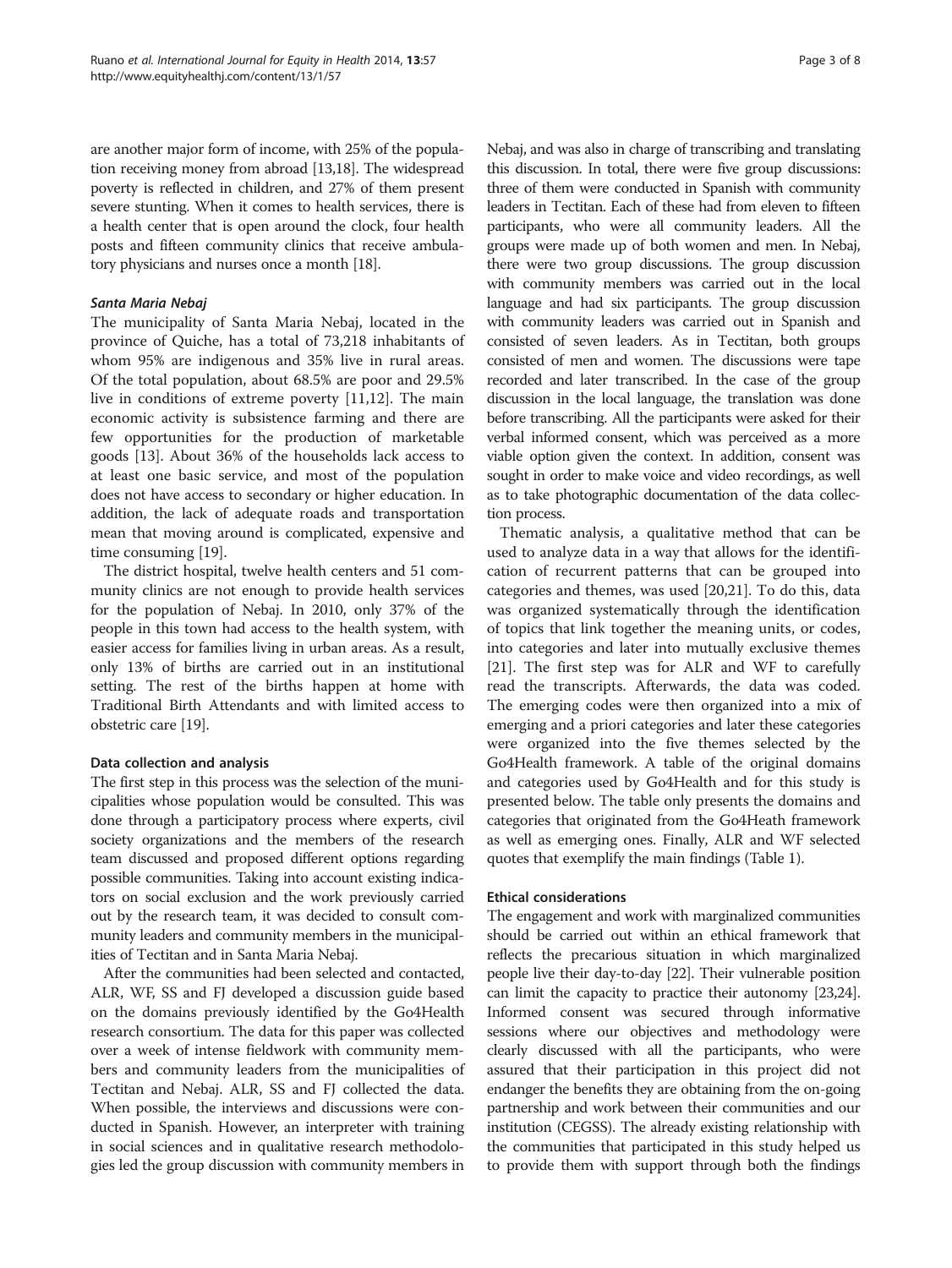<span id="page-3-0"></span>Table 1 List of Go4Health domains and categories

| Domain                                                 | <b>Categories</b>                                 |
|--------------------------------------------------------|---------------------------------------------------|
| Health                                                 | Community health                                  |
|                                                        | Family health                                     |
|                                                        | Personal health                                   |
|                                                        | Being healthy                                     |
|                                                        | Being sick                                        |
| Social determinants of health                          | Holistic health                                   |
|                                                        | Social determinants of health                     |
|                                                        | Alternative health                                |
|                                                        | Discrimination                                    |
| Essential health needs and their<br>provision          | Basic and essential health care<br>services       |
|                                                        | Mechanisms to ensure access<br>and quality        |
|                                                        | Right to basic and essential<br>health services   |
|                                                        | Problems in accessing care                        |
|                                                        | Priority setting                                  |
|                                                        | MoH and the Health system                         |
|                                                        | Private versus public care                        |
|                                                        | Patient abuse                                     |
| Roles and responsibilities of relevant<br>stakeholders | Stakeholder responsibility                        |
|                                                        | Stakeholder accountability                        |
|                                                        | Attitudes of health providers                     |
|                                                        | Care providers                                    |
| Community participation in<br>decision-making          | Community monitoring                              |
|                                                        | Monitoring outcomes                               |
|                                                        | Community participation                           |
|                                                        | Leadership                                        |
|                                                        | Incidence or impact of<br>community participation |

presented here and through other capacity building process currently being implemented that would help to ensure more inclusion in municipal-level decision-making processes. The findings as well as photographic documentation of the consultation and the discussions were shared with the community leaders so they could be used as evidence for community monitoring reports presented regularly at the municipal-level health commission in their municipalities.

# Findings

Here we present the findings from the consultation process carried out at Nebaj and Tectitan. The data is presented according to the Go4Health established domains, where each domain represents a theme in the analysis.

### Theme 1: health

Health is seen as 'the good of the people', and community health is a shared value that comes from the feeling of belonging to a community. The importance of community life, of sharing with neighbors and of teaching the value of a tight-knit community in school exemplifies this. The community is a place where you can trust your neighbors. Hygiene was directly related to health and being clean was the perceived solution to many health problems. Everyone in the community can contribute to the collective hygiene, since this is not related to the expenses or the use of resources but to personal practices. Environmental health was a central component of healthy communities. Having access to sanitation services and latrines as well as keeping water sources clear from pollution were all important.

Having a balanced life that included work, family, play and relaxation time as well as personal time to reflect were all seen as components to achieving personal health. Being healthy was defined as having good mental, physical and moral wellbeing. The home is seen as the central component to a healthy family. This is where health begins because it is the family that teaches good eating and hygiene habits. The family is also the one that should be in charge of caring for children and the elderly. The role of the parents in a family is to provide food, water and health for the younger and older generation. Care should be present in a way that is easily accessible for families, as community leader from Tectitan stated:

'… what we need in our community is medicine for our children. Kids are not fed well and then they get sick: diarrhea or nausea and maybe it goes on for more than twelve hours and they get worse. We don't have medicine in our communities and doctors don't treat us and send us to other places and then we lose our child'.

In Nebaj, community members reported feeling that illnesses where more prevalent among the indigenous, Maya population. Although there were complaints about racism in health services in both municipalities, it was only in Nebaj where participants reported that the reason they are sick so often is their ethnicity, and that this is why they are so mistreated at the health facilities. As one community member from Nebaj shared:

'A pregnant Quiche woman went to the health center to deliver… but the nurse would not help her. Her husband had to all the work and no one paid attention to her. She delivered the baby on her own. This is because they don't care about us, because indigenous people, we get sick a lot… They get tired that we are sick more often than non-indigenous people and they wish we all died'.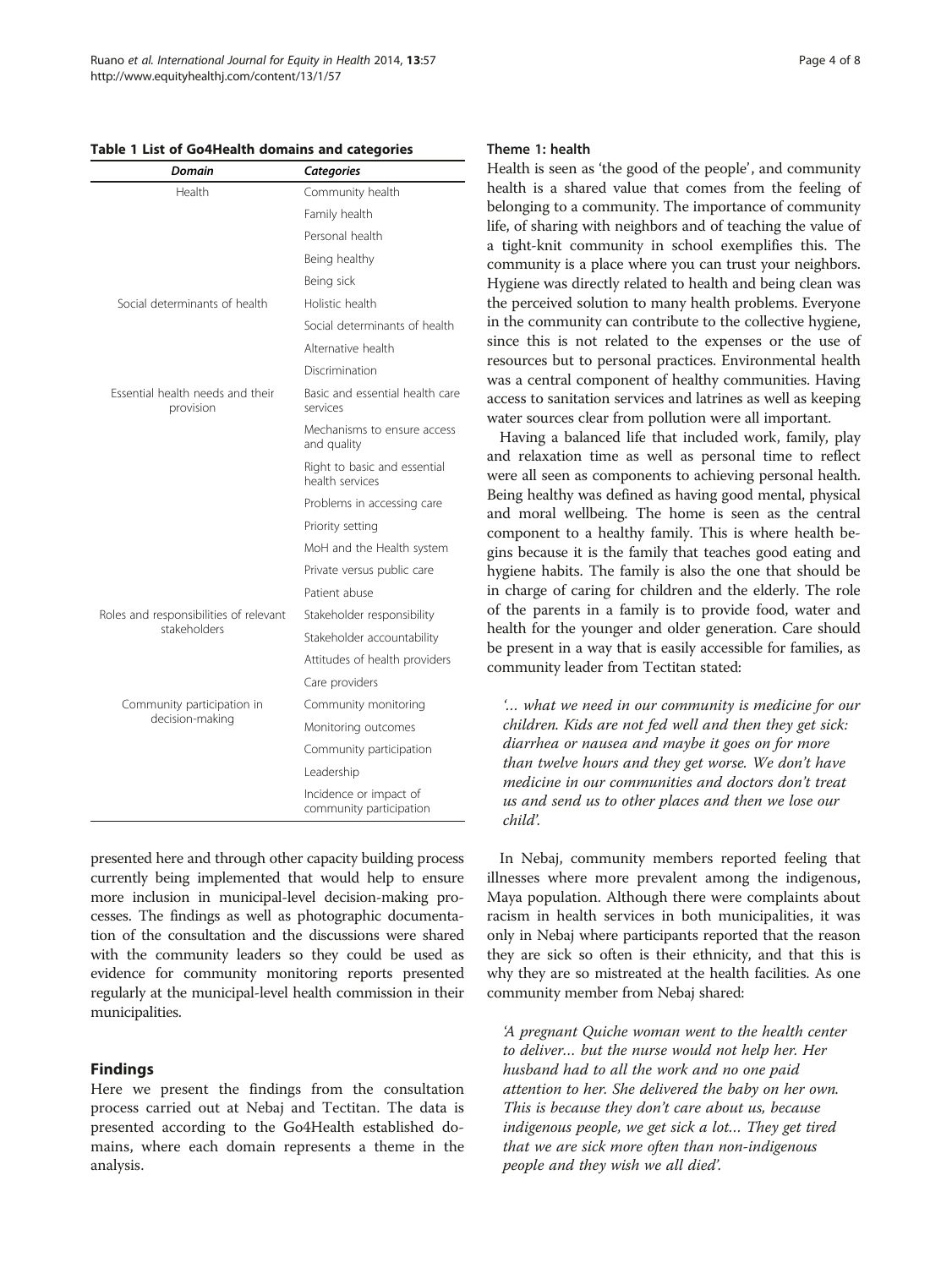#### Theme 2: social determinants of health

Health is obtained from equality, development, from having respect for neighbors and culture, and from being able to lead a good life. However, this is hard to achieve because of the many factors that influence health that are beyond the community member's control. This translates into feelings of helplessness. Water was seen as the main determinant for health because of its role in food preparation, as a drink and because without it, it is impossible to have a clean house and community.

Discrimination was widely reported by all the participants and encountering racist healthcare providers that did not speak the local language and treated indigenous patients badly was a common occurrence. This was a barrier to health and was attributed to community members being poor, rural and indigenous. Constant insults reported included calling patients dirty and family members being blamed for the health issues of their relatives. A community member from Nebaj:

'A person already knows how they will be treated [at the health center], so the people in the villages always say that they don't want to go to the hospital because they will argue with me. They'll ask me why I look like I do, why I only came now that I'm so ill and why didn't I come when I first got sick. They don't think that the distance to the hospital is great for us. They don't know how the road is or how much money we spent getting here. We have to think about going to the hospital…'

In Nebaj, the high levels of discrimination that were reported mean that many of the study participants use alternative medicine, be it natural medicine or through treatment from traditional healers. In many of the cases from this municipality, traditional medicine was perceived as more effective than western medicine. This is because herbs seem to be more readily available than drugs. Community members also reported that getting an injection or being treated at the community usually worked better than western drugs, and prayer was also highly valued as a tool against being sick.

### Theme 3: essential health needs and their provision

The participants of this study state that the biggest barrier to receiving care was the lack of drugs in both health services and pharmacies. When drugs are available, the lack of brand names was an issue. This is because generic drugs are seen as not as powerful as their brand-name counterparts. This lack of supplies, long waiting times and the lack of care for babies and children, as well as the lack of a free ambulance for patient transport were all issues commonly encountered at basic health facilities and hospitals alike. Furthermore, when drugs are available, they are only given to people that have personal connections to the healthcare providers and only seldom given because of need. A leader from Tectitan:

'…. A family was sick and they went for a consult. They got a prescription for the medicine and the doctor told the father 'we don't have any drugs', and so the man left and when he was leaving he ran into his friend that works in the health center. The friend told him to wait and he came back with boxes of medicine for his friend. He said 'look, there's medicine in there and there's more but I can only give you this'. The father of the family accepted because the medicine was really expensive… that's how the health center is. They sell the medicine to the pharmacies and don't give them to the people'.

The need for health facilities that could provide quality services with culturally friendly staff was important to the participants of this study. Having doctors, nurses and hospitals that would provide good care would help to balance out the long waiting times. However, the services now are deficient and patients report being routinely turned away and denied care. This happened either because only 'sick looking patients' are cared for or because patients fall outside of the priority, which is maternal health and children under five.

The distance to the health facility is a major barrier to receiving healthcare and the MoH doesn't always provide transport for free. There are very few working ambulances or vehicles for mobilizing patients and these are usually unfit to go into the most geographically secluded areas. As a result, it is only families that live in urban or peri-urban area that can use this resource. Rural families have to rely on private transportation and many get overcharged for this service or are told the price increased halfway through the trip. Once the patient arrives at a health facility, it is common to experience verbal abuse from healthcare providers. Patients reported being threatened and blackmailed. They were also charged hidden fees for drugs or care and reported being neglected.

Community members in Nebaj and Tectitan see health as a right, and report that keeping track of complaints is a good way to ensure access and quality of care. This is not an easy task because people from the communities have little power when compared to the health staff. However, demanding rights, modern facilities and good services is a community priority.

The health system, and specifically the MoH, is perceived as helpless because of its lack of resources. Community members report that institutions do not do their jobs correctly. There is a lack of trust in the health system and many community leaders supported the idea of involving the municipal government in the work that the MoH does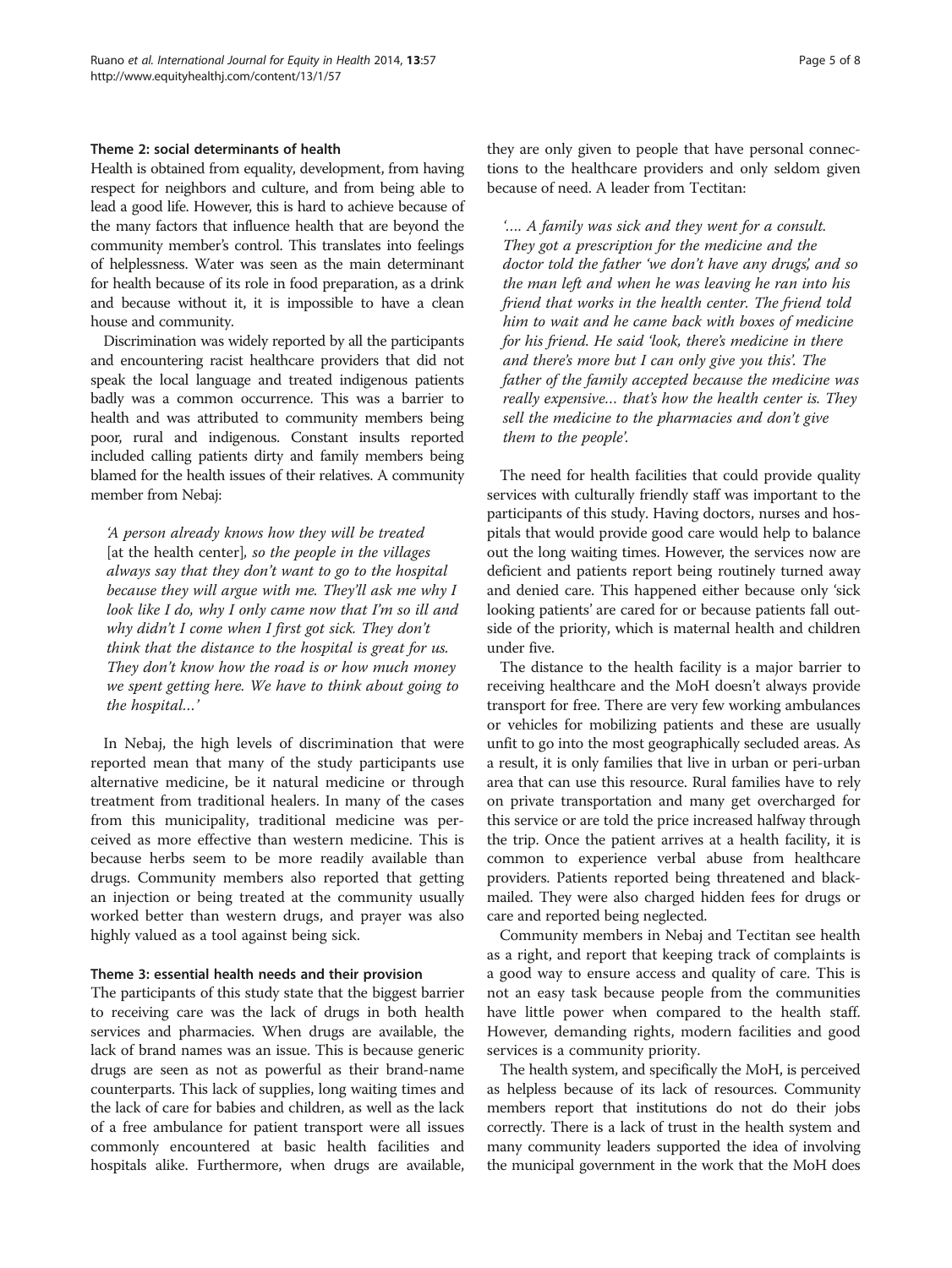locally. This would improve the way priorities are selected because according to community leaders in both municipalities, the health priorities now do not reflect their needs and are not chosen in a consultation process with them. In Tectitan, care is so deficient that many community members routinely cross the border over to Mexico to receive care there.

# Theme 4: roles and responsibilities of relevant stakeholders

In general, health care providers are perceived as incompetent: doctors and nurses, whether they are indigenous or not, routinely avoid their work responsibilities and ignore patients. Community leaders and community members from both municipalities reported cases of corruption, where nurses and doctors had been caught selling MoH drugs that should be available for free. As a result, these healthcare providers are perceived to be selfish and like they do not care for the community they are there to serve. The reported over-use of interns contributes to this negative perception of doctors, and according to community members, the positions in the health centers are not filled with the most capable and responsible person but by the one that had the most clout. Community members argued that because their salaries are paid through taxes, doctors and nurses are accountable to them, even if the healthcare providers do not recognize this.

The lack of adequate care and compassion towards patients has made doctors and nurses be perceived as only caring about their paycheck and not about their work. Doctors and nurses are routinely rude and racist towards patients and families and provide deficient care. Health authorities are perceived as arrogant and they do not share budgets or policy-related information with the community. In Nebaj this behavior, along with the corruption charges over MoH drugs and the racist attitude of the healthcare providers has led communities to think that doctors and nurses treat so badly because they want indigenous patients to die. A community member from Nebaj:

'… a really sad case because the woman is no longer with us. She was 16 and she was having her first baby [in the hospital] and the TBA didn't go with her. The girl didn't have any experience, her mother did but only with having her children, not with helping women have babies. They [the health staff] left her in a gurney, where she had the baby and died alone. Ten minutes later the baby died. They both died and no one cared… I don't think it was disease that killed that poor woman. Her husband is now alone and heartbroken. Was it a lack of equipment? No, I don't think so…'

The MoH is still seen as the leader in health, despite its shortcomings. Community leaders and members agree that it is up to the ministry to lead the way for all the stakeholders in the health sector. Communities have the duty to be organized into development councils and health commissions and their role is to monitor health authorities and facilities. Doctors and nurses should be accountable for their work and should regularly inform the communities they serve about budgets, targets and other important information. However, the intense resource constraints that the health facilities face, the lack of accompaniment from office of the human rights ombudsman, the fact that most doctors and nurses work for several months with no paycheck and the high rotation of community leaders all make it hard to implement actions or change.

#### Theme 5: community participation in decision-making

Community participation was highly valued in both Tectitan and Nebaj because it is only through it that the whole community can change and improvement can come. Participation solves problems and connects community members, and it is thanks to it that health and rights can be achieved and safeguarded. By participating together, community members and leaders reported a tightening of community bonds. However, not everyone participates and in order for this to become a widespread practice more support from institutions and from the government is needed.

There are many perceived benefits to participation: it leads to development and change, and this improves the community and the country. This is because community members' rights are only respected when they speak out, so making demands on authorities and institutions is good. While the ability to make demands is positively perceived, community members stated that change does not happen on its own. Because authorities do not listen to their demands, the perception that participation does not bring about change is present among some community members. Many community leaders feel the same way because although they seek help from authorities and institutions, they seldom receive it. This is because they lack the power resources that would allow them to be a part of the decision-making. Community leader from Tectitan:

'… I want to ask you: what are we supposed to do? What can we do as leaders in our communities? Do we call everyone in our communities to tell them what we've talked about and how this is going to be a reality? On the contrary, if we tell our neighbors all the things we hear in the meetings they will get overwhelmed because they will think that nothing can be done. The mayor is the one that has the power, he is the one that decides what can be done and what can't be done.'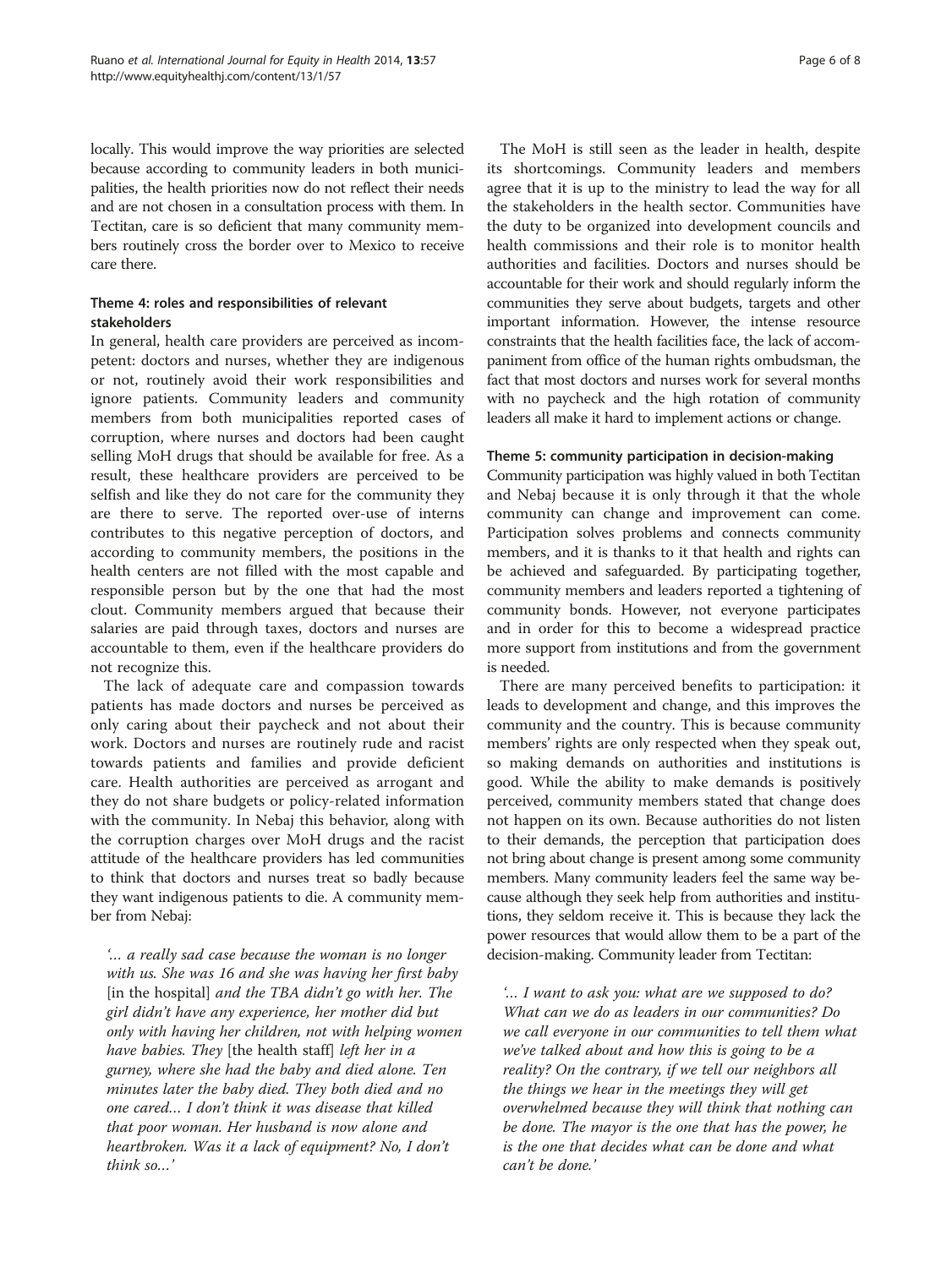Community monitoring is viewed as an important activity that is carried out by community organizations such as the health commission or the development council. The leaders agree that their role should be to monitor and help community members file complaints about deficient care or ill treatment. However, people are afraid to file complaints and report lacking the tools to gather evidence. Without proper tools, community leaders argue, it is hard for them to negotiate with health and municipal authorities.

#### **Discussion**

In Guatemala, many community members define health as a holistic concept that includes positive relationships with the environment, neighbors, friends and family [\[25,26](#page-7-0)]. However, the country's health system values the biomedical paradigm over community knowledge, and the longstanding power inequalities that affect indigenous and rural populations translate into the exclusion of non-conforming views. The marginalization of these peoples, both at the health system level and in other areas of society, has translated into very poor access to low quality care that does not reflect their worldviews or the values of the culture to which they belong [\[27\]](#page-7-0). Inclusionary practices that take into consideration values that go beyond those related to cost-effectiveness are a key part of the process of shaping a health system that more accurately reflects the values and needs of the population it is there to serve [[28](#page-7-0)-[30](#page-7-0)].

The discrimination that indigenous and rural community members reported experiencing when seeking health services is systemic in nature, and reflects long-standing racial issues in the country [\[16\]](#page-7-0). In addition, instances of abuse and neglect experienced by friends and neighbors further shapes the perceptions of individuals. This generates feelings of distrust towards the public health system that are based on ethnicity [[31,32\]](#page-7-0). In contrast, community members perceive that the private health system offers-up a more positive experience where the ability to pay for services is related to the quality of care received.

In addition to the experiences of discrimination, the participants' experiences with health services that lack essential medical supplies, drugs and an emergency transport system has contributed to the breakdown of the relationship between the health system and the community. Studies have found that health systems in Latin America tend to cater to urban, and more affluent populations over rural, indigenous and poor ones [[33](#page-7-0)]. However, a strong health system requires building on values such as fairness, trust and legitimacy, something that cannot be obtained through policies that are not perceived as impartial [[30](#page-7-0)-[32\]](#page-7-0). It is important to establish mechanisms of dialogue, consultation and participation, as it is through these practices that issues can be resolved and a more meaningful cooperation between stakeholders can occur.

Communities have tried to deal with the discrimination and lack of services by presenting complaints to local health and municipal authorities. However, the lack of response has led to the development of feelings of despair and hopelessness with community participation processes in some of the consulted people. The country's progressive legal framework on participation offers the opportunity for communities to be involved in policy-making at the planning, implementation and monitoring stages. However, the vague language used and the lack of specific guidelines translate into participation processes that reflect local power dynamics and interests and not a straight-forward process that is similar all across the country [[7\]](#page-7-0). The challenge is how to implement tools and procedures that can enforce and clarify this framework in a way that benefits marginalized and excluded populations, as well as how to implement clear accountability mechanisms that could provide much needed support for the communities and citizens that engage with the health system.

Despite the negative feelings reported by community members in both municipalities, their continued engagement in municipal and community-level health commissions shows that there is a willingness to continue to demand the fulfillment of the right to health. Organized communities that are able to use the existing legal framework and participation structure can be a part of decision-making processes from which they would have been excluded otherwise [[34](#page-7-0)].

# Conclusion

Achieving health goals in a context of deep-rooted inequality and marginalization requires going beyond the simple expansion of health services and working with developing trusting relationships between health service providers and community members. In order to do this, long-standing ethnic, social and economic inequities need to be addressed. In addition, involving community members in decision-making processes that shape policies will contribute to a larger process of community empowerment and democratization. Still, findings from the region show that tackling these issues may prove complicated and require going beyond the health system, as this lack of trust and discrimination has permeated to all public policies that deal with indigenous and rural populations.

#### Competing interests

All authors state that they have no competing interest.

#### Authors' contributions

All authors contributed to the paper. ALR and WF conceived and drafted the manuscript, and worked on the analysis of the data. ALR, SS and FJJ collected the data and reviewed the manuscript. All authors have approved the content of the paper.